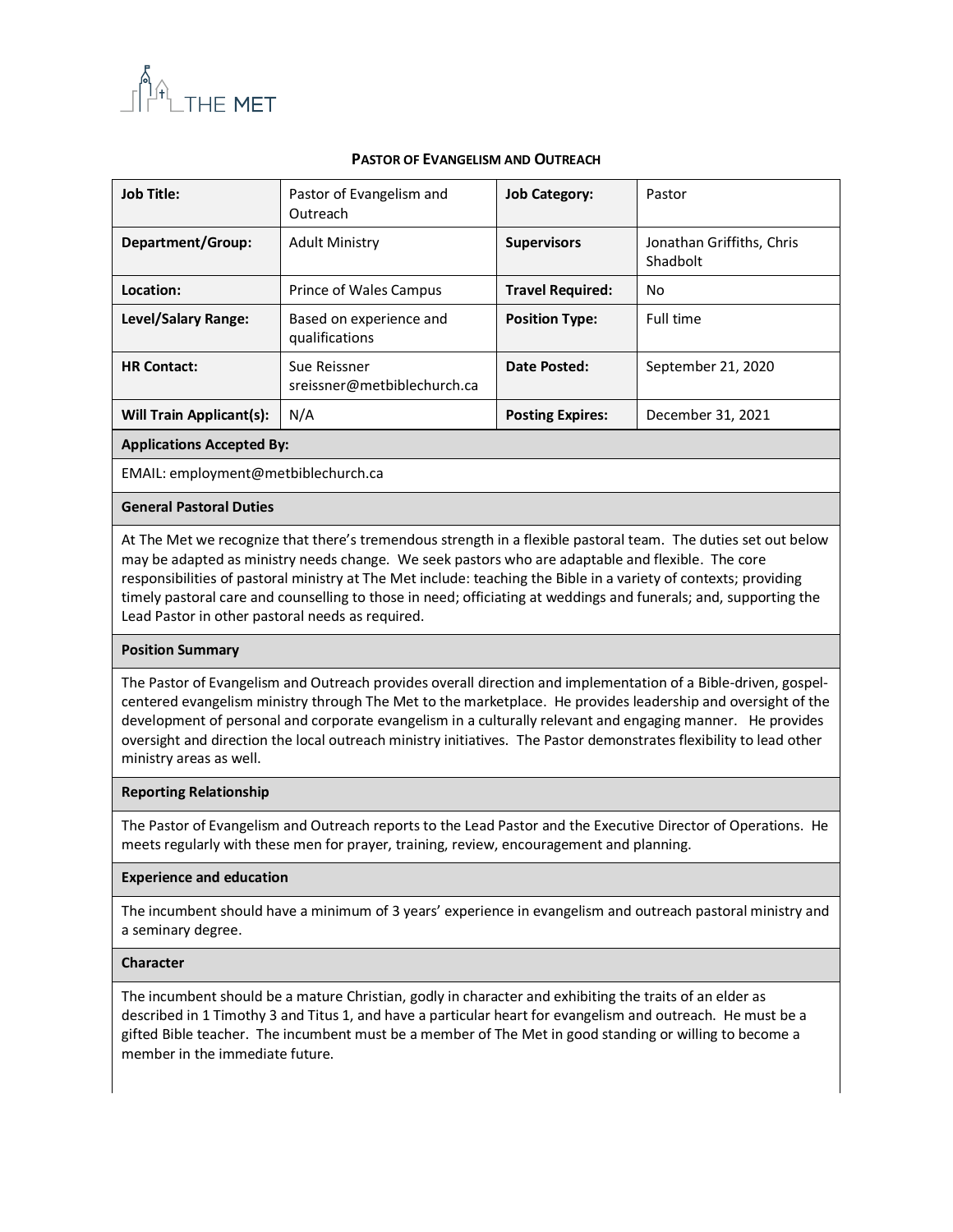## **Consequences of error / judgment**

The Pastor of Evangelism and Outreach is a key part of the successful functioning of this large ministry serving The Met community. The consequences of errors or inappropriate judgment exercised by the Pastor would reduce the effectiveness of The Met leadership, and could harm the relationship between The Met congregants and the senior leadership at The Met.

## **Leadership Core Values**

- Godly servant leadership and commitment to the Met mission is an essential ingredient of a healthy, effective Met ministry;
- The Word of God is the ultimate source of authority and its truth is essential for the transformation of lives, and therefore, clear, compelling and creative teaching is essential; and,
- Life transformation only occurs in the context of biblical community.

# **Essential Giftings**

Communicates biblical truth faithfully in innovative and engaging ways; is motivated to engaging people to serve The Met and beyond through a strong track record in evangelism and discipleship; is effective in engaging, equipping and encouraging volunteers; is an effective planner and communicator; delegates wisely, entrusting to others while maintaining overall responsibility; is adaptable to lead in other pastoral areas as required; and organizes the ministry effectively and consistently with The Met's mission.

# **Relational Style**

Relates very well to all congregants and non-believers, is an active listener, sensitive and responsive to people's needs, works well with parents, students and volunteers, is a good team player that is aligned with The Met mission and is adaptable and aligned to the priorities of the eldership and the Pastoral Executive Team.

## **Job Description**

## **ROLE AND RESPONSIBILITIES**

**Teaching and Engaging People Through Evangelism:** Responsible for the teaching of God's Word through evangelism and outreach;

*(80% of time)*

- Devotes himself to prayer and ministry of the Word;
- Applies God's Word to current events and to our post-Christian culture;
- Preaches and teaches regularly in evangelistic events, courses and classes;
- Provides regular teaching series on discipleship and evangelism to everyone, but with an awareness of those in the marketplace and in the public square;
- Mobilizes the congregation to be personal evangelists through planning, teaching, and assessing;
- Models an evangelistic fervor in his community and intentionally engages marketplace / public square employees in evangelistic conversations; and,
- Oversees Alpha and Christianity Explored offerings.

**City Outreach:** Supervises the Manager of Community Engagement and Outreach:

*(10% of time)*

- Insuring that outreach and compassion initiatives are effective and aligned with the Met's vision, while the Manager networks with other like-minded churches, and local organizations, to implement outreach and compassion ministries; and,
- Encouraging the Manager as she interacts with Met ministry leaders to promote engagement in outreach and compassion ministries.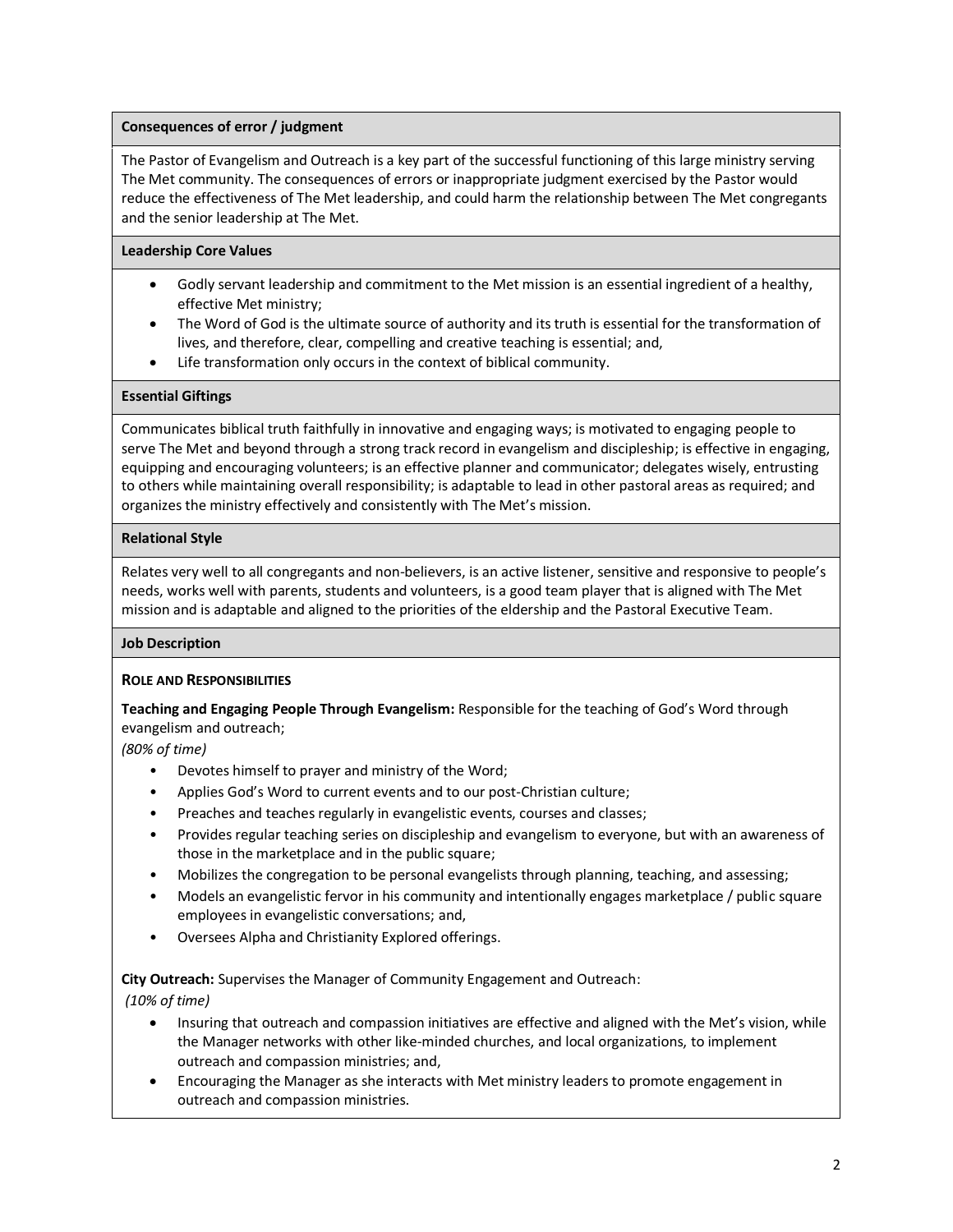**Ministry Strategy and Planning:** Develops and maintains an overall strategy and plan for evangelism and outreach that fits the Met mission and values (biblically faithful, mission-minded, people-developing, relationally-strong and regionally involved):

*(10% of time)*

- Reviews and understands The Met's mission as it applies to evangelism and outreach;
- Plans integration of evangelism and outreach into The Met culture across all ages and stages;
- Evaluates existing evangelism and outreach programs in light of their evangelistic focus and establishes criteria for program assessment;
- Finds success in Evangelism and Outreach Ministry outside The Met and applies to The Met;
- Consults academic and ministry resources to integrate demonstrated strategies;
- Engages other ministry staff and volunteers in the planning process;
- Develops strategic plans, annual ministry plans and annual philosophy of ministry plans; reports regular on adherence to these tools; and,
- Communicates plans to Met ministry staff and encourages participation.

There are expected to be other related duties for the Evangelism and Outreach Pastor:

- Flexibility to lead / participate in other pastoral roles and responsibilities as needed from time to time;
- May be called upon to preach occasionally or to lead Sunday services;
- Is an active participant in the ministry staff discussions;
- Participates in ministry staff and all-staff meetings, and prayer meetings;
- Fulfills the professional development requirements;
- Participates in the performance review process, self-evaluation and annual review sessions;
- Develops personal goals with the Lead Pastor to enhance ministry performance; and,
- Completes reporting requirements in a thorough and timely manner.

#### **ADDITIONAL NOTES**

The position is a full-time salaried position it is expected that the incumbent will often be called upon for additional requirements. The work requires some evenings as well as Sundays on a regular basis. Please advise us of any accessibility-related accommodation in your cover letter (or email).

| Reviewed By:     | Jonathan Griffiths, Chris Shadbolt | Date:      | TBD               |
|------------------|------------------------------------|------------|-------------------|
| Approved By:     | Chris Shadbolt                     | Date:      | TBD               |
| Last Updated By: | Chris Shadbolt                     | Date/Time: | February 24, 2021 |

## **Church Profile**

The Metropolitan Bible Church ("The Met", www.m[etbiblechurch.ca\)](http://www.metbiblechurch.ca/) has been a lighthouse for the gospel in Canada's capital region since 1931. Our mission is to glorify God by making disciples of Jesus Christ, together engaging people with the gospel, establishing believers in the gospel and equipping servants of the gospel, in our nation's capital and the nations of the world. The Met was established 90 years ago in the midst of the Great Depression by a group of godly visionaries. The first service was held on the second floor of a building in the heart of Ottawa where a missionary delivered the first message. In a very short period the Metropolitan Tabernacle was built in downtown Ottawa. Since its inception the commitment to being a regionally focused, Bible teaching church has never wavered. The church has a strong history of expository Bible teaching. When The Met outgrew its building on Bank Street, it moved in 2010 to beautiful facility at one of the region's busiest intersections. The Met continues to have a significant gospel impact in the region, across Canada, and globally.